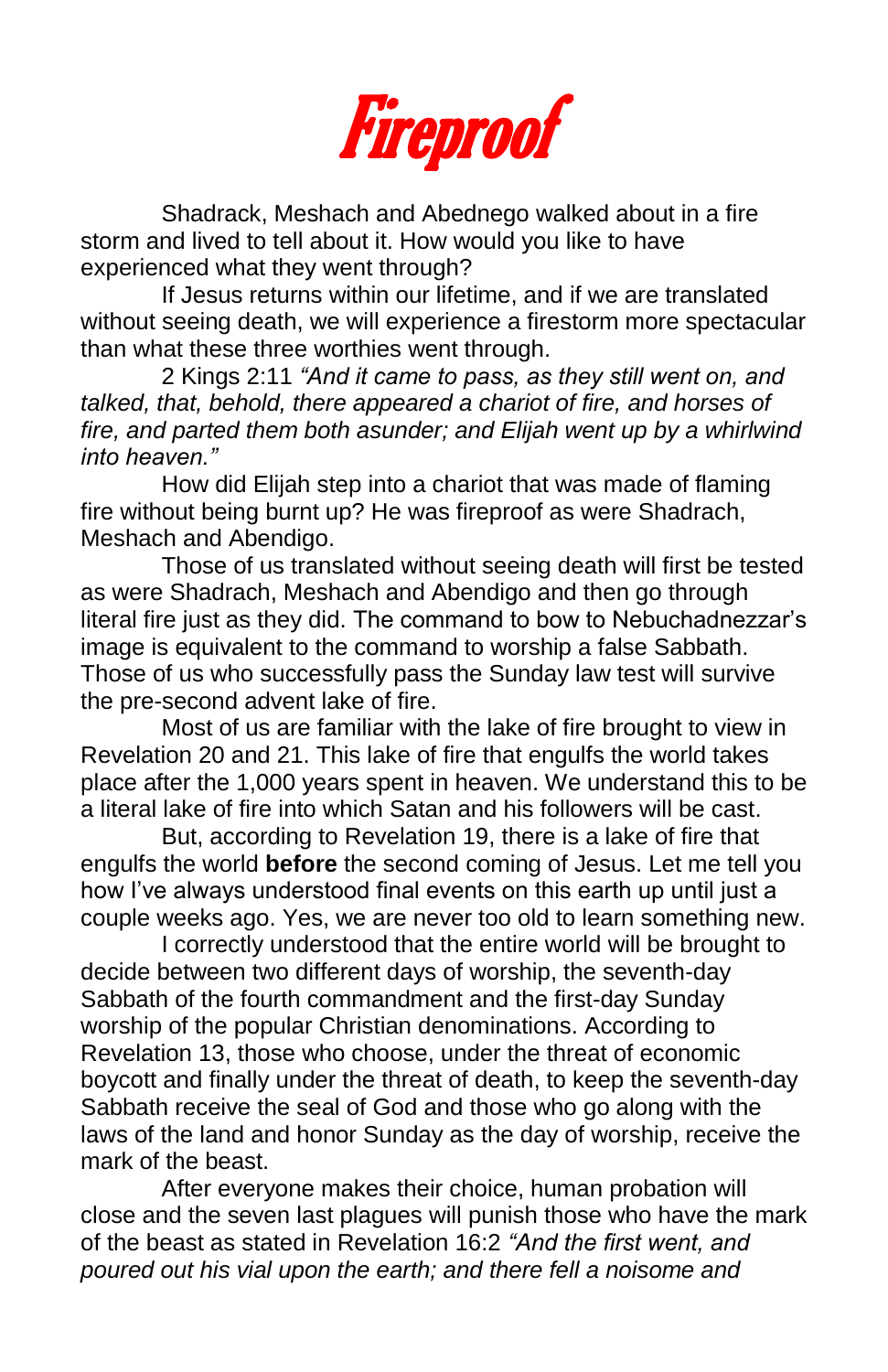*grievous sore upon the men which had the mark of the beast, and upon them which worshipped his image."*

This is what the Bible teaches. This is what the Seventh-day Adventist Church teaches. And I believe that this is all correct. Up until a couple weeks ago, I did not understand that there was a literal, pre-advent lake of fire. I thought that there was only one lake of fire that would engulf this world and that event would only take place after we spent 1,000 years in heaven. I see this differently now. I now see that there will be two literal lakes of fire, one before the second coming of Jesus and one after the 1,000 years. The pre-advent lake of fire takes place during the time period of the seventh plague.

Under the seventh plague it says: *"…and great Babylon came in remembrance before God, to give unto her the cup of the wine of the fierceness of his wrath."* Revelation 16:19 And in Revelation 19 it describes this wrath of God: Revelation 19:20 *"And the beast was taken, and with him the false prophet that wrought miracles before him, with which he deceived them that had received the mark of the beast, and them that worshipped his image. These both were cast alive into a lake of fire burning with brimstone."*

The beast and the false prophet symbolize the powers of the papacy and the two horned beast of Revelation 13 which is apostate Protestant America—the harlot and her daughters. They are the ones who promoted the false Sabbath and brought nearly the entire population of planet earth on board with their rebellion against the law of God.

These two powers represent systems of worship. They represent false ideologies. An ideology is not a living being that can be cast alive into a literal lake of fire. These belief systems deceived the "them" mentioned in the text and **caused** "them" to receive the mark of the beast (Revelation 13:16).

Revelation 18:8 *"Therefore shall her plagues come in one day, death, and mourning, and famine; and she shall be utterly burned with fire: for strong is the Lord God who judgeth her."*

Literal plagues affect literal people. Who will be utterly burned with fire? The harlot and her daughters are composed of living persons who at this time have the mark of the beast *"in their right hand or in their foreheads."*

This is the very fire of which Peter writes: 2 Peter 3:9-12 *"The Lord is not slack concerning his promise, as some men count slackness; but is longsuffering to us-ward, not willing that any should perish, but that all should come to repentance [pre-close of probation]. But the day of the Lord will come as a thief in the night* [this phrase "thief in the night" identifies the close of human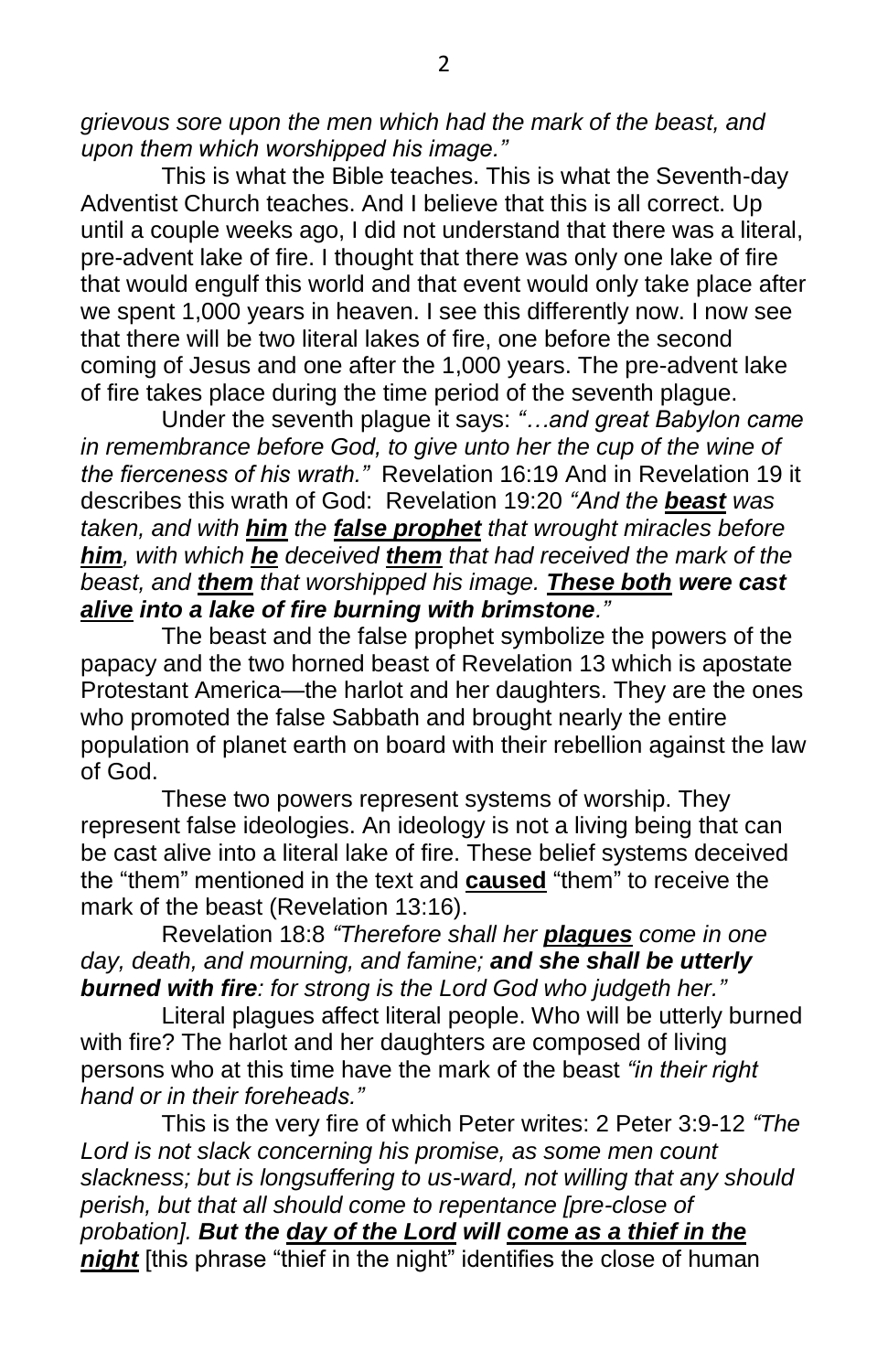probation which initiates the beginning of the day of the Lord]**;** *in the which the heavens shall pass away with a great noise, and the elements shall melt with fervent heat, the earth also and the works that are therein shall be burned up. Seeing then that all these things shall be dissolved* [burnt up], *what manner of persons ought ye to be in all holy conversation and godliness, Looking for and hasting unto the coming of the day of God, wherein the heavens being on fire shall be dissolved, and the elements shall melt with fervent heat?"*

Peter does not want us to miss this point: **melt with fervent heat, shall be burned up, heavens being on fire, shall be dissolved, the elements shall melt with fervent heat.**

Peter is talking about a lake of fire that comes into play in the day of the Lord. Zephaniah speaks of this great day of the Lord: Zephaniah 1:2, 3, 14, 18 *"I will utterly consume all things from off the land, saith the LORD. I will consume man and beast; I will consume the fowls of the heaven, and the fishes of the sea, and the stumblingblocks with the wicked; and I will cut off man from off the land, saith the LORD…. The great day of the LORD is near, it is near, and hasteth greatly, even the voice of the day of the LORD: the mighty man shall cry there bitterly… Neither their silver nor their gold shall be able to deliver them in the day of the LORD'S wrath; but the whole land shall be devoured by the fire of his jealousy: for he shall make even a speedy riddance of all them that dwell in the land."*

Here is the Spirit of Prophecy support for a literal, *pre-advent lake of fire*. In this statement we find the definition for the phase, the day of the Lord. "The bowels of the earth were the Lord's arsenal, from which he drew forth the weapons he employed in the destruction of the old world. Waters in the earth gushed forth, and united with the waters from heaven, to accomplish the work of destruction. Since the flood, God has used both water and fire in the earth as his agents to destroy wicked cities. In the *day of the Lord*, **just before the coming of Christ**, God will send **lightnings from heaven** in his wrath, which will unite with fire in the earth. (The day of the Lord is the day of God's wrath – the seven last plagues that occur just before the coming of Christ. Lightning is an aspect of the seventh plague, Revelation 16:17-18 *"And the seventh angel poured out his vial into the air; and there came a great voice out of the temple of heaven, from the throne, saying, It is done. And there were voices, and thunders, and lightnings; and there was a great earthquake, such as*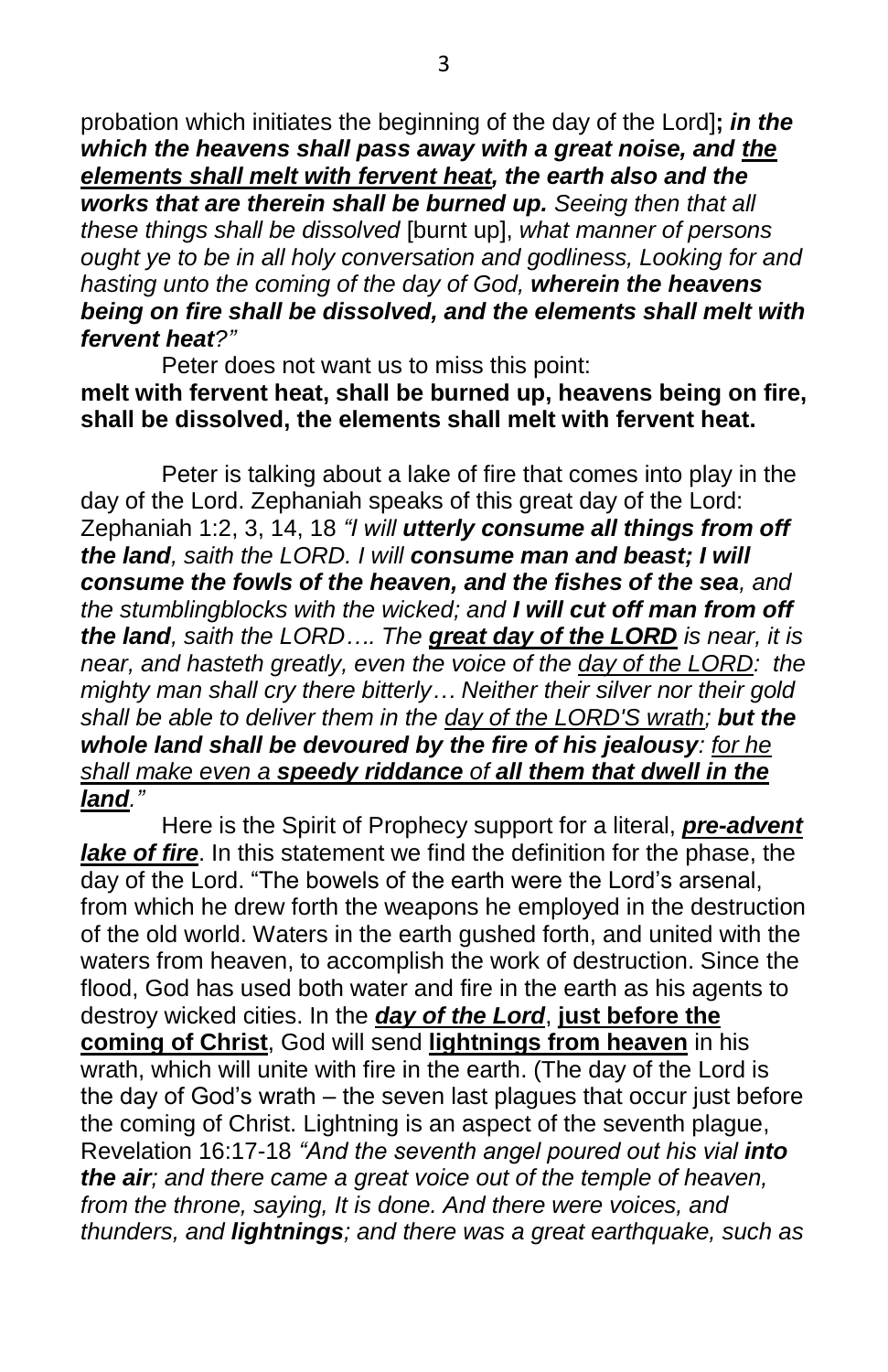*was not since men were upon the earth, so mighty an earthquake, and so great.)*

The mountains will burn like a furnace, and will pour forth terrible streams of lava, destroying gardens and fields, villages and cities; and as they pour their melted ore, rocks and heated mud, into the rivers, will cause them to boil like a pot, and send forth massive rocks, and scatter their broken fragments upon the land with indescribable violence. Whole rivers will be dried up. The earth will be convulsed, and there will be dreadful eruptions and earthquakes everywhere. **God will plague the wicked inhabitants until they are destroyed from off the earth. But the saints will be preserved in the midst of these dreadful commotions, as Noah was preserved in the ark at the time of the flood**." {ST March 13, 1879}

Just as no one outside of the ark survived the flood of water, so no one without the seal of God will survive this firestorm. All those who have received the mark of the beast will be destroyed from off the earth in this seventh plague, lake of fire.

"Water will never destroy the earth again, but the weapons of God are concealed in the bowels of the earth, which He will draw forth to unite with the fire from heaven to accomplish His purpose in the **destruction of all those who would not receive the message of warning** and purify their souls in obeying the truth and being obedient to the laws of God. (ST Jan. 3, 1878) and {7BC 946.9}.

Ellen White is saying that the plagues will destroy the wicked inhabitants from off the earth. *This is before the second coming of Jesus.* Those of us who reject the mark of the beast and receive the seal of God will go through this lake of fire without it having any effect on us. This fire will have no more effect on us than had the fiery furnace on Shadrach, Meshach, and Abednego. We will be fireproof.

Isaiah 43:1, 2 *"But now thus saith the LORD that created thee, O Jacob, and he that formed thee, O Israel, Fear not: for I have redeemed thee, I have called thee by thy name; thou art mine. When thou passest through the waters, I will be with thee; and through the rivers, they shall not overflow thee: when thou walkest through the fire, thou shalt not be burned; neither shall the flame kindle upon thee."*

No one who received the mark of the beast will live to see Jesus return to this earth. If this be the case, why does the Bible say that the wicked will be destroyed by the brightness of His coming? Because there will be a resurrection of wicked people **after** the fire has fulfilled its mission.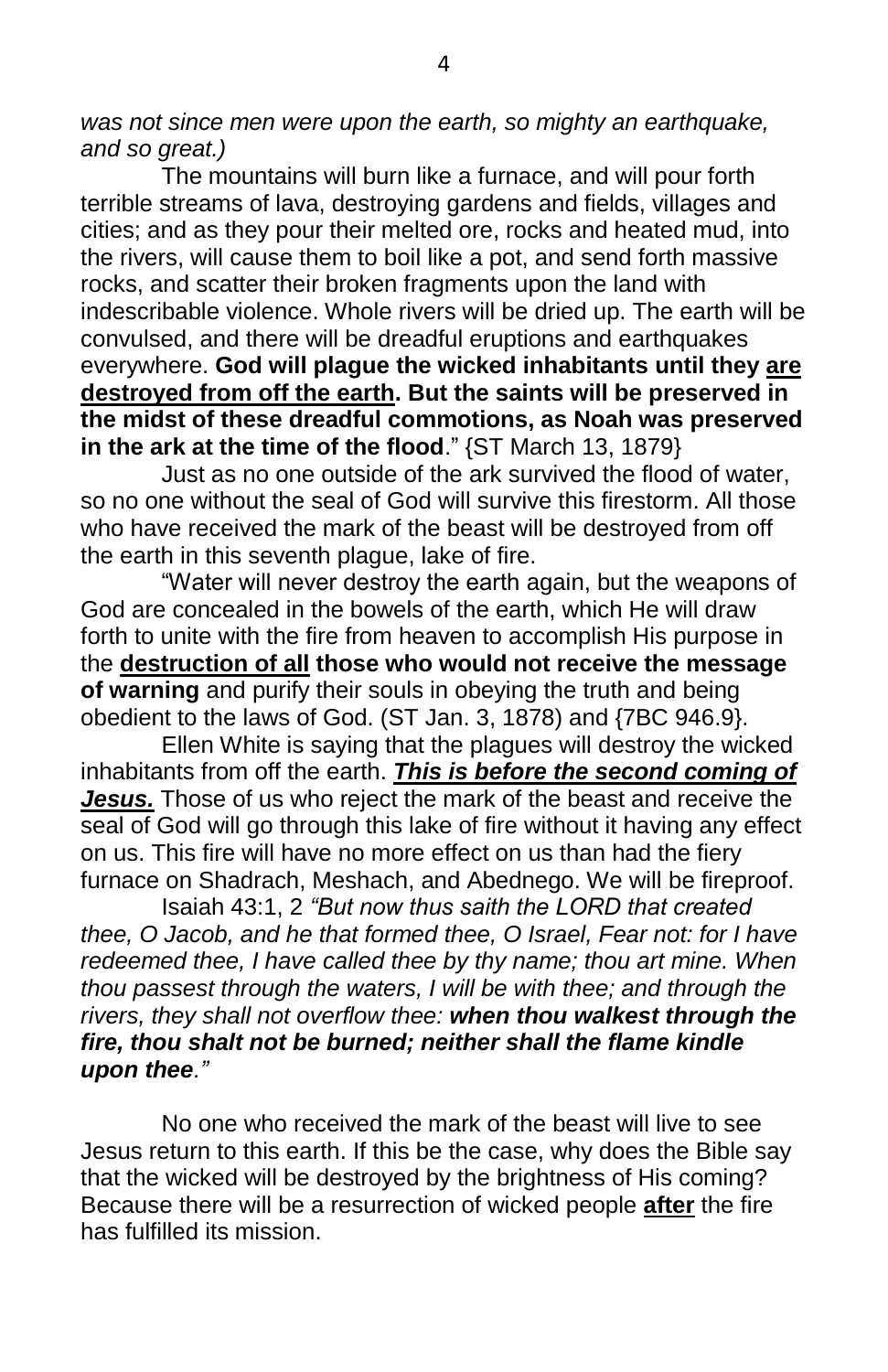*"There is a mighty earthquake, 'such as was not since men were upon the earth, so mighty an earthquake, and so great*.' Revelation 16:18. . . . The whole earth heaves and swells like the waves of the sea. Its surface is breaking up. Its very foundations seem to be giving way. . . . **Graves are opened, and 'many of them that sleep in the dust of the earth . . . awake, some to everlasting life, and some to shame and everlasting contempt.' Daniel 12:2.** All who have died in the faith of the third angel's message come forth from the tomb glorified, to hear God's covenant of peace with those who have kept His law. Those who had died in faith under the third angel's message, keeping the Sabbath, came forth from their dusty beds. 'They also which pierced him' (Revelation 1:7), those that mocked and derided Christ's dying agonies, **and the most violent opposers of His truth and His people**, are raised to behold Him in His glory, and to see the honor placed upon the loyal and obedient... {FLB 182}

Revelation 14:13 *"And I heard a voice from heaven saying unto me, Write, Blessed are the dead which die in the Lord from henceforth:"*

From which point in time is this henceforth? This verse follows Revelation 14:8-12 which presents the three angel's messages. Those who will be resurrected in this special pre-advent resurrection are those who died, keeping the Sabbath, since 1844. These righteous saints will be resurrected alongside those who crucified Christ and those who were most active in opposing Christ and His people over the past 6,000 years.

These wicked people will be the ones who will be destroyed with the brightness of His coming: 2 Thessalonians 2:8 *"And then shall that Wicked be revealed, whom the Lord shall consume with the spirit of his mouth, and shall destroy with the brightness of his coming:"*

There will be many who were violent opposers of truth during the time when men are receiving the mark of the beast. They will be consumed by fire from God in the time of the seventh plague. *Then shortly after*, they will be resurrected along with those who crucified Christ. They will once again be destroyed, but this time by the brightness of His coming.

There could be hundreds of thousands if not millions of *"most violent opposers of His truth and His people"* raised from the dead from those who died over the last 6,000 years in this special resurrection that takes place several days before the coming of Christ.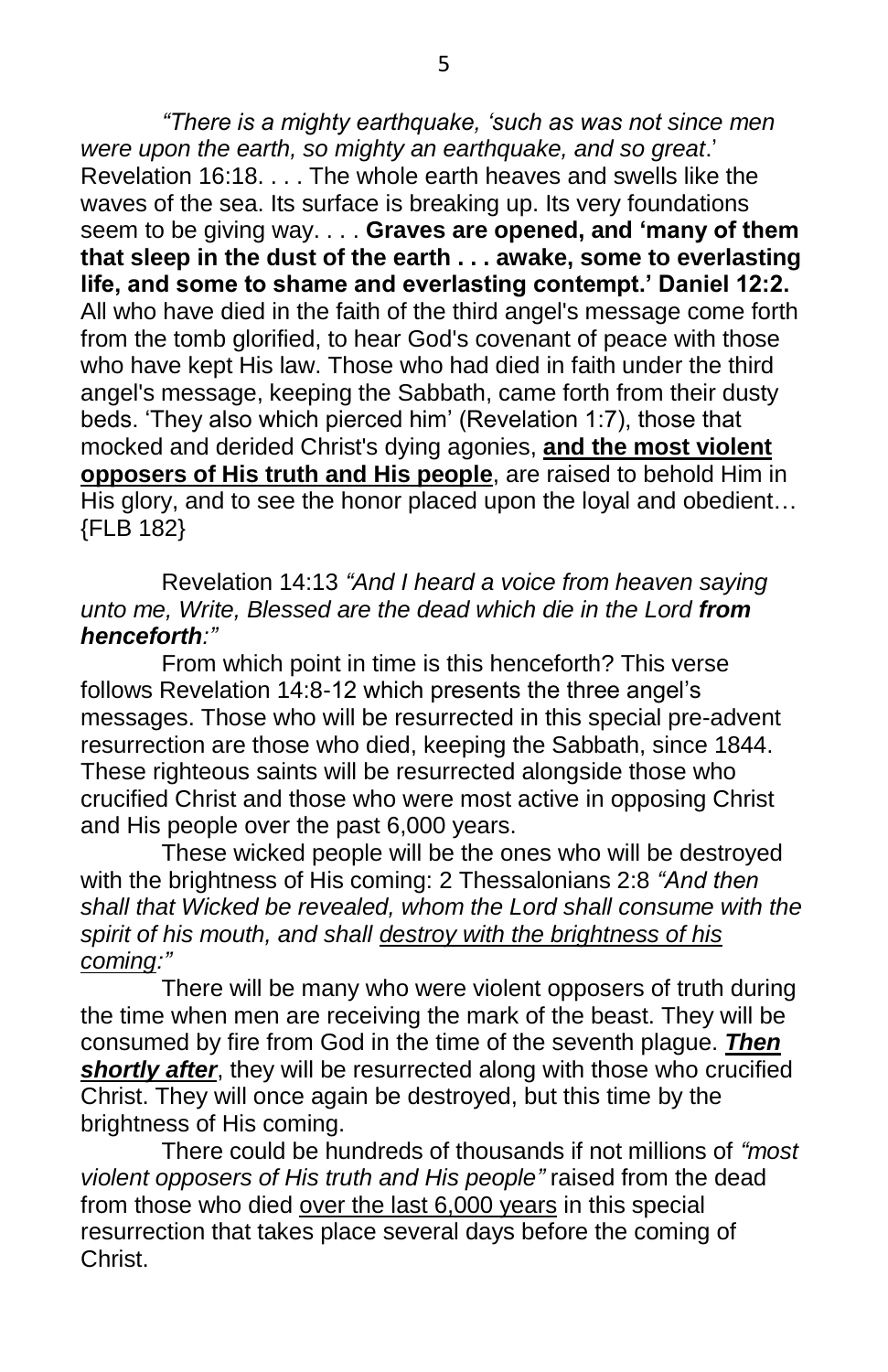This special resurrection takes place after the fires have consumed all the wicked from off this earth. It will be the wicked from this resurrection who will call for the rocks and mountains to hide them at the second coming of Jesus.

"Then those who pierced Him will call on the rocks and mountains to fall on them and hide them from the face of Him that sitteth on the throne and from the wrath of the Lamb." Letter 131, 1900. (LDE 275)

After Revelation 19:20 speaks of those who received the mark of the beast being thrown alive into the lake of fire it then says this in the next verse: *"And the remnant were slain with the sword of him that sat upon the horse, which sword proceeded out of his mouth: and all the fowls were filled with their flesh."* Revelation 19:21

This remnant includes those who crucified Christ who were raised to life in the special resurrection after the lake of fire event. Here is the statement that puts these events in the correct chronological order:

"At this time, when wickedness is at its height, ministers of the gospel are crying, "Peace and safety." Upon the minds of those who are thus set at rest, *"sudden destruction cometh."* [1 Thessalonians 5:3.] Unprepared, they shall not escape…. **Everything will be penetrated by fire**. **The tainted atmosphere will be cleansed by fire**. **The fire having fulfilled its** *mission* (sudden destruction), the dead that have been laid away in the grave will come forth—some to the resurrection of life, to be caught up to meet their Lord in the air; and some to behold the coming of Him whom they have despised, and whom they now recognize as the judge of all the earth. **All the righteous are untouched by the flames**. They can walk through the fire, as Shadrach, Meshach, and Abednego walked in the midst of the furnace heated seven times hotter than it was wont to be heated. The Hebrew worthies could not be consumed because the form of the fourth, the Son of God, was with them.... *'The day of the Lord will come as a thief in the night; in which the heavens shall pass away with a great noise, and the elements shall melt with fervent heat, the earth also, and the works that are therein shall be burned up'*." [2 Peter 3:6, 7, 10.] This scene has been presented before me as fully as I could bear to behold it." {Ms159-1903.20}

*From what I've shown you, here is how I now understand these final events:* All who receive the mark of the beast will be destroyed from off this earth by the plagues. The final plague will include the very atmosphere being set on fire. God's people will be preserved alive in the midst of this fire storm.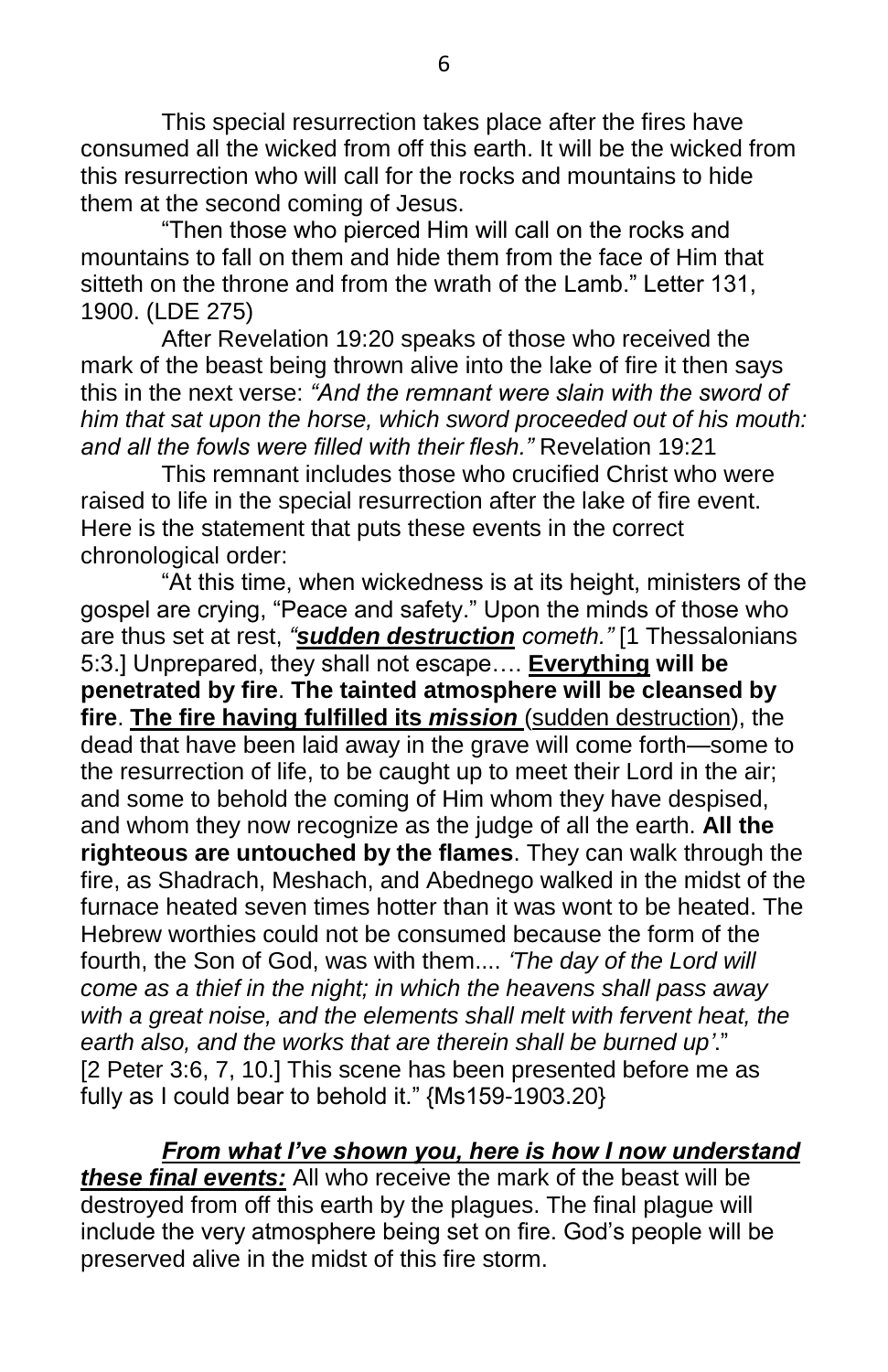During the Loud Cry many will oppose God's people. They will die from the plagues. The most vigorous opposers will then be resurrected to witness the 2nd coming. There will be many opposers who will be resurrected in this special resurrection. These people who will be resurrected will come into a world that has just been scorched by fire. There will be nothing left alive except the righteous people who have passed through this fire.

The wicked will hear the blessings of God pronounced upon those who they persecuted in their former life and they will worship at the saint's feet: Revelation 3:9 *"Behold, I will make them of the synagogue of Satan, which say they are Jews, and are not, but do lie; behold, I will make them to come and worship before thy feet, and to know that I have loved thee."*

"Then Jesus ... took His place on the cloud which carried Him to the East, where it first appeared to the saints on earth—a small black cloud which was the sign of the Son of man. While the cloud was passing from the Holiest to the East, **which took a number of days**, the synagogue of Satan worshipped at the saints' feet." {Mar 287.8}

Then they will be destroyed by the brightness of the second coming of Jesus and be resurrected 1000 years later to receive the wages of sin which is eternal death. It is at this time that the second lake of fire will consume Satan and his followers and melt this earth down to then be recreated by God. Revelation 20:10, 14-15 *"And the devil that deceived them was cast into the lake of fire and brimstone, where the beast and the false prophet are, and shall be tormented day and night for ever and ever. And death and hell were cast into the lake of fire. This is the second death. And whosoever was not found written in the book of life was cast into the lake of fire."* The saints will be inside the Holy City, New Jerusalem, preserved once again from a lake of fire.

Isaiah 33:12-15 *"'And the people shall be as the burnings of lime: as thorns cut up shall they be burned in the fire. Hear, ye that are far off, what I have done; and, ye [that are] near, acknowledge my might. The sinners in Zion are afraid; fearfulness hath surprised the hypocrites. Who among us shall dwell with the devouring fire? who among us shall dwell with everlasting burnings? He that walketh righteously, and speaketh uprightly; he that despiseth the gain of oppressions, that shaketh his hands from holding of bribes, that stoppeth his ears from hearing of blood, and shutteth his eyes from seeing evil;'*